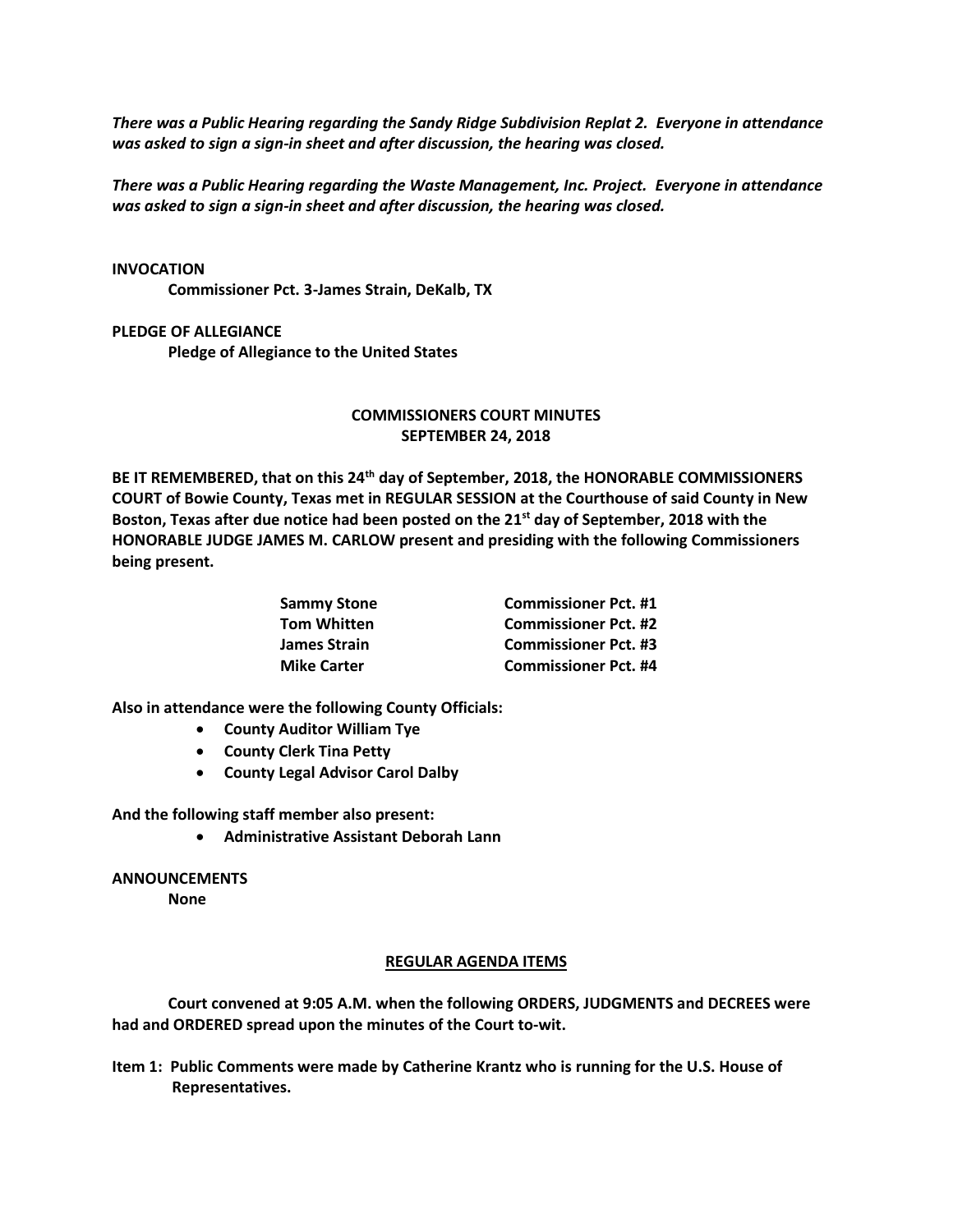- **Item 2: There was no Commissioners Court response to Public Comments.**
- **Item 3: On this 24th day of September, 2018, a motion was made by Commissioner James Strain and duly second by Commissioner Sammy Stone to approve an Order for Waste Management, Inc Project and Authorizing the County Judge to execute certificates approving the Order and Public Hearing. Motion was put to a vote and all Commissioners voted yes and none voted no. Motion carried.**
- **Item 4: On this 24th day of September, 2018, a motion was made by Commissioner Sammy Stone and duly second by Commissioner Mike Carter to accept the salary for the Court Reporters. Motion was put to a vote and all Commissioners voted yes and none voted no. Motion carried.**
- **Item 5: On this 24th day of September, 2018, a motion was made by Commissioner Mike Carter and duly second by Commissioner Tom Whitten to accept the salaries as recommended, for the County Auditor and Assistants. Motion was put to a vote and all Commissioners voted yes and none voted no. Motion carried.**
- **Item 6: On this 24th day of September, 2018, a motion was made by Commissioner Mike Carter and duly second by Commissioner James Strain to set the Tax Rates for 2018-2019 (same rates as last year). Motion was put to a vote and all Commissioners voted yes and none voted no. Motion carried.**
- **item 7: On this 24th day of September, 2018, a motion was made by Commissioner Sammy Stone and duly second by Commissioner Mike Carter to approve the Proposed Budget for 2018-2019. Motion was put to a vote and all Commissioners voted yes and none voted no. Motion carried.**
- **Item 8: On this 24th day of September, 2018, a motion was made by Commissioner James Strain and duly second by Commissioner Tom Whitten to set the dates and times for Commissioners Court Meetings. Motion was put to a vote and all Commissioners voted yes and none voted no. Motion carried.**
- **Item 9: On this 24th day of September, 2018, a motion was made by Commissioner James Strain and duly second by Commissioner Mike Carter to approve the 2019 Sheriff's and Constable's Fees. Motion was put to a vote and all Commissioners voted yes and none voted no. Motion carried.**
- **Item 10: On this 24th day of September, 2018, a motion was made by Commissioner Mike Carter and duly second by Commissioner James Strain to approve the payment of \$39,125.00 to Judge Jeff Addison.**

 **Motion was put to a vote and all Commissioners voted yes and none voted no. Motion carried.**